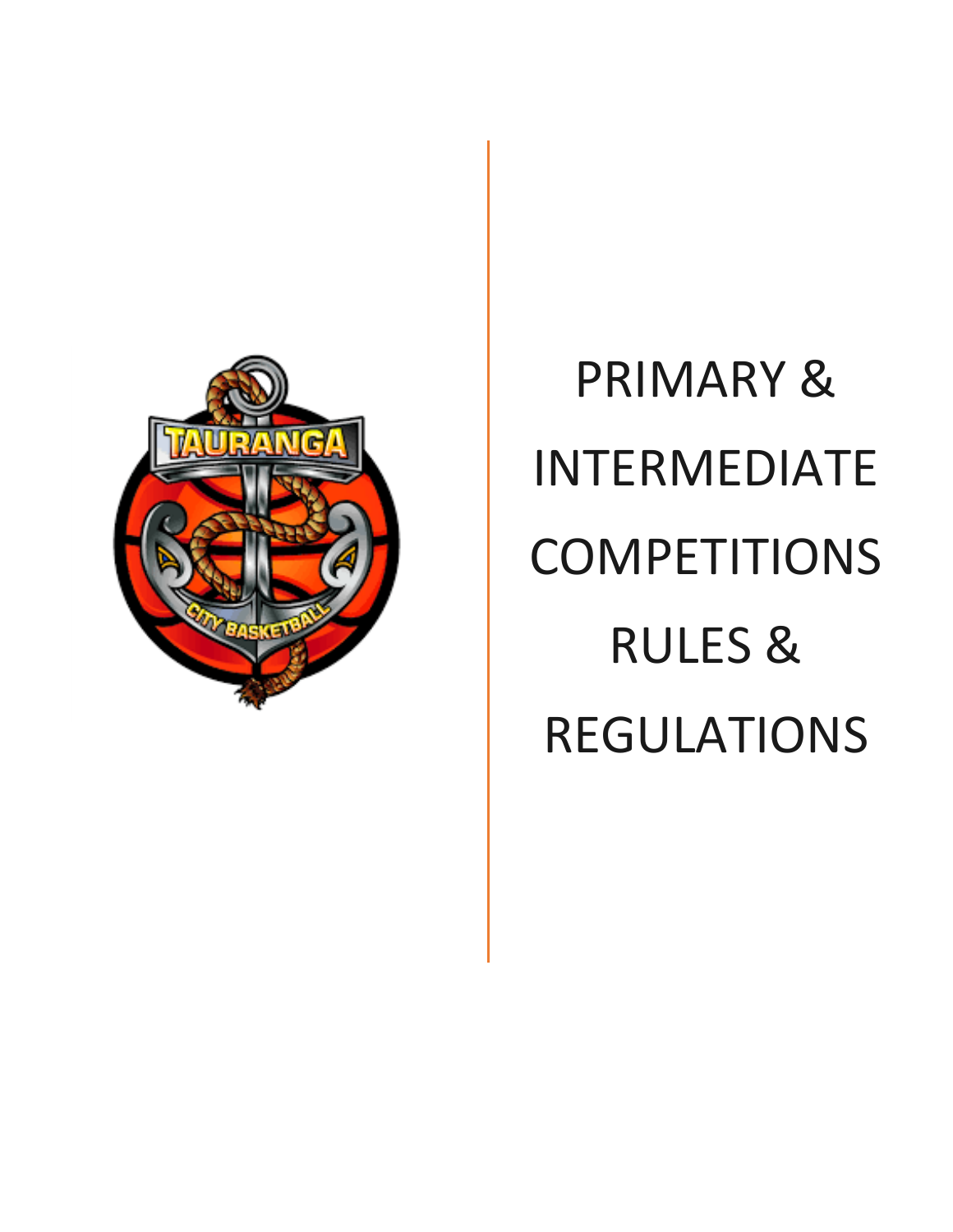

#### **All Competitions Information**

- 1. Tauranga City Basketball Codes of Conduct
- 2. FIBA Rules & Tauranga City Basketball Competition Rules
- 3. Venue Information
- 4. Team Entry, Fees and Withdrawal
- 5. Player Registrations
- 6. Competitions
- 7. Communications
- 8. Uniforms
- 9. Referees
- 10. Points / Results
- 11. Tied Games
- 12. Scorebench / Duty
- 13. Defaults
- 14. Reschedule of games
- 15. Disputes / incidents and Disciplinary Procedures.
- 16. Tauranga City Basketball Competitions Health & Safety Hazard Plan

#### **1. BBNZ Codes of Conducts, implemented by Tauranga City Basketball:**

- **a.** Player Code of Conduct,
- **b.** Coach Code of Conduct
- **c.** Spectator Code of Conduct, <https://taurangacitybasketball.co.nz/about-us-2/formal-documents>

#### **2. FIBA Rules & Tauranga City Basketball Competition Rules**

- a. All games are played under the official FIBA rules and Tauranga City Basketball Competition Rules (see individual competition rules)
	- FIBA Rules<http://www.fiba.basketball/documents>
	- Intermediate Competition Rules

<https://taurangacitybasketball.co.nz/media/2386/intermediate-rules-as-at-2nd-march.pdf>

- Primary Competition Rules
- Yr 3&4 <https://taurangacitybasketball.co.nz/media/2380/yr-3and4-rulesdocx.pdf>
- Yr 5&6 <https://taurangacitybasketball.co.nz/media/2381/yr-5and6-rules.pdf>

Little League Rules <https://taurangacitybasketball.co.nz/media/638/little-league-rules.pdf>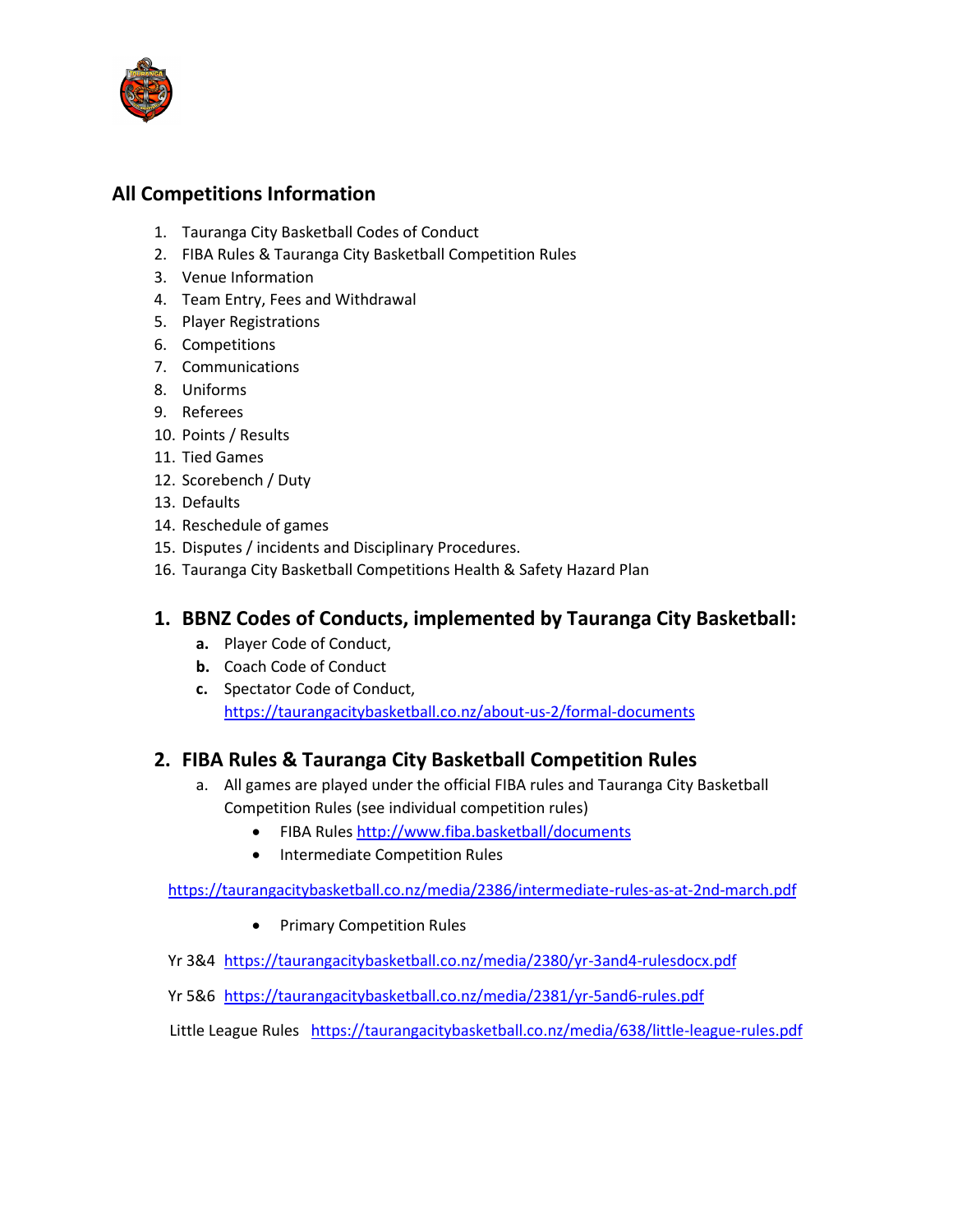

#### **3. Venue Information**

#### **i. Trustpower**

- a. No Commercially prepared food to be brought into the venue, as per Trustpower Regular User Agreement
- b. Players under 14 years of age must be accompanied by an adult.
- c. When players are not involved in the game they must remain off court, including half time.
- d. No running or bouncing basketballs in the foyer or hallway.
- e. Anyone found to be damaging the facility in any way will be removed immediately and suitable action taken. This may result in the school being invoiced.
- f. Doors will be open 30 minutes before the competition tips off, please make sure players do not turn up any earlier than this.

#### **ii. Queen Elizabeth Youth Centre (QEYC)**

- a. Players under 14 years of age must be accompanied by an adult.
- b. When players are not involved in the game they must remain off court, including half time.
- c. No running or bouncing basketballs in the foyer or hallway.
- d. Anyone found to be damaging the facility in any way will be removed immediately and suitable action taken. This may result in the school being invoiced.
- e. Doors will be open 30 minutes before the competition tips off, please make sure players do not turn up any earlier than this.

#### **4. Team Registrations, Fees and Withdrawal**

- a. All team registrations will take place via Friendly Manager online portal, by 5pm on *7 April 2020* in order to be included in the competition draw. Registrations will open *3 March 2020*
- b. If there are not enough teams registered for each grade Tauranga City Basketball will place teams into a competition.
- c. Team fees listed in Competition information must be paid as specified
- d. Teams if you withdraw after you have registered, \$50 withdrawal fee if done before second week of leagues. No refund if after that.
- e. Timing or other requests \$50 per team. (exclude out of town teams that need to travel).
- f. Non notification of defaults one weeks' notice needed, 1st strike 20 0 loss, 2nd strike loss of two competition points and a \$50 fine, 3rd strike removal from league and a \$50 fine entry.

#### 2020 Fees:

| $\bullet$ | Little League    |                | \$335.00 |
|-----------|------------------|----------------|----------|
|           | Yr 3&4           |                | \$720.00 |
|           | $\bullet$ Yr 5&6 |                | \$840.00 |
|           | $\bullet$ Yr 7&8 |                |          |
|           |                  | A Grade        | \$865.00 |
|           |                  | <b>B</b> Grade | \$815.00 |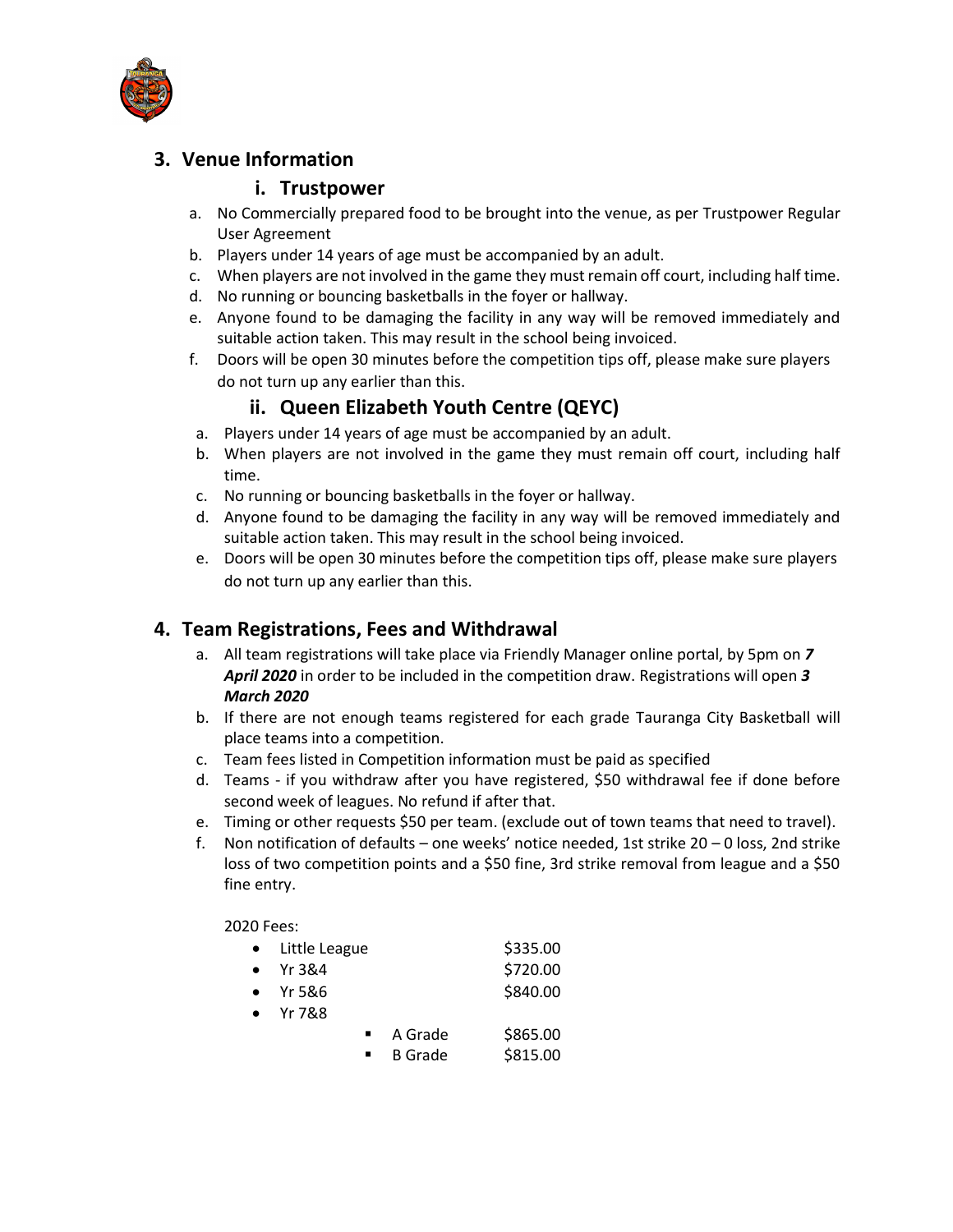

#### **5. Player Registrations**

- *a.* Teams must register a minimum of 8 players in Yr 3&4, Yr 5&6 and Intermediate teams. Little League must have a minimum 4 players registered. ALL TEAM Members must be registered via the Friendly Manager online registration portal, *Registrations will be open on 3 March 2020*
- b. Only 12 players can be registered to play each night, with the exception of Little League.
- c. Players must be enrolled at the school they are playing for. Once a player leaves school they are no longer eligible to play. There may be exemptions to this rule in special circumstances e.g. a player attends a school where they have no team registered or a home-schooled student who would like to play basketball.
- d. Players must have played **5** regular season games for their team to be eligible to play in semifinals and finals.

#### **6. Competitions**

Tauranga City Basketball Competitions covered by this document are:

- a. Intermediate School Competitions
- b. Primary School Competitions

#### **TEAM BENCH AREAS: PLEASE NO PARENTS/SUPPORTERS ON TEAM BENCHES**

**Only players, coach/es and manager who are registered with the team, may be on the team benches. All others must be on the seating provided on sidelines and baselines**

#### **7. Communications:**

- a. All communication regarding basketball will go through the schools Teacher in Charge of basketball or the Sports Coordinator. Tauranga City Basketball will not deal with parents, etc. who need games changed for them.
- b. The draw for the round will be emailed out to all team contact persons, as well as being placed on Tauranga City Basketball's websit[e https://tauranga.basketball](https://tauranga.basketball/) and being placed on noticeboards at venues.

#### **8. Uniforms**

- a. Teams must register their playing uniform colours on the entry form.
- b. All teams (except years 1 to 4) must have numbers that are clearly visible on the front and back of all tops (no chalk or tape may be used to convert numbers on a player's shirt).
- c. Year 1 to 4 teams are encouraged to play in uniforms with numbers.
- d. The following are the legal numbers for basketball uniforms: 0, 00, 1 99
- e. Players with incorrect uniform (shorts, tops or numbers) may not be allowed to participate in their scheduled game(s).
- f. All players must tuck their playing top into their shorts.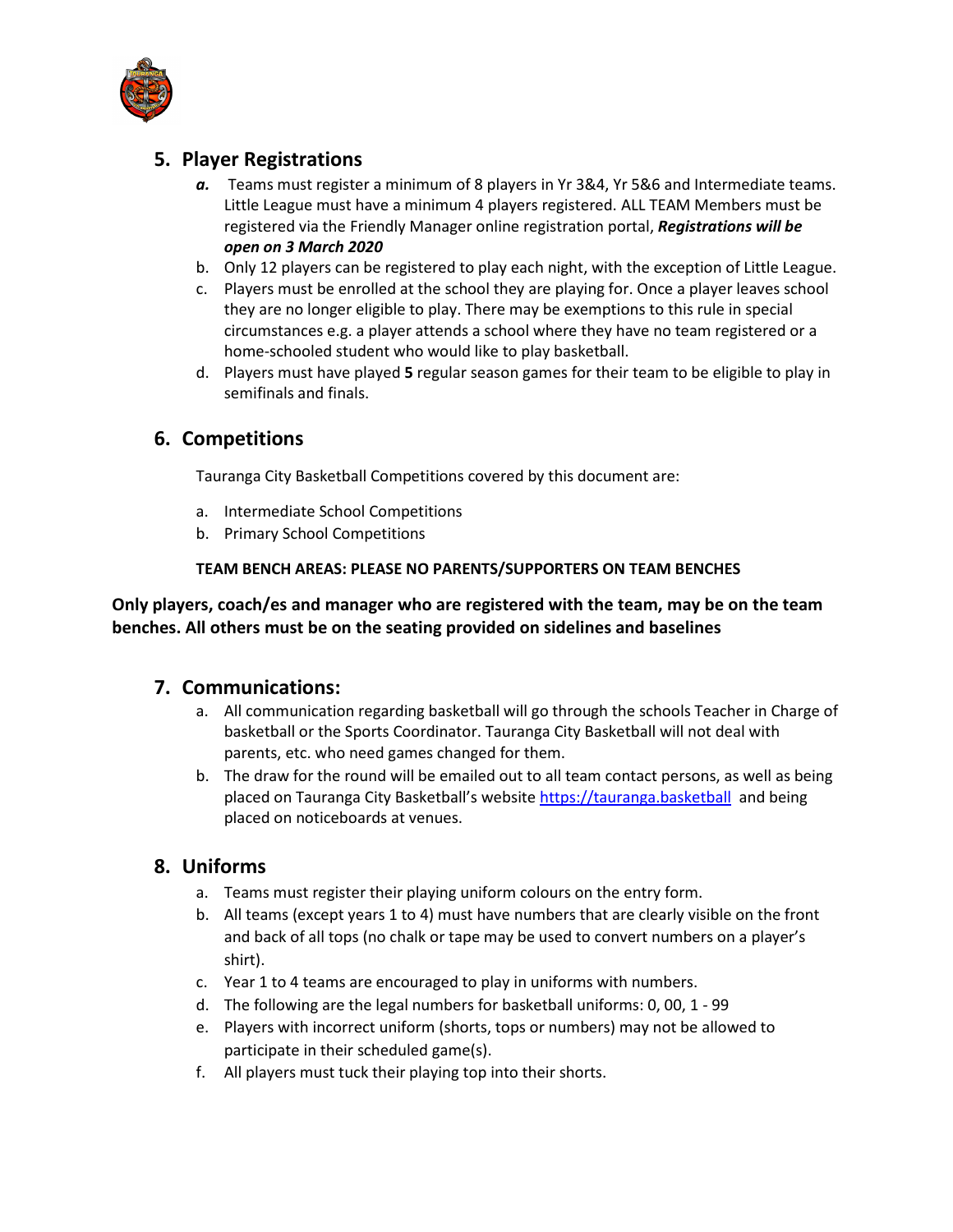

- g. Track pants, jean shorts, hats, caps, bandanas or jewellery including leather bracelets cannot be worn while the player is on court.
- h. Players can apply in writing for a dispensation to wear non- standard clothing. Approval is not guaranteed and must be received before the non-standard clothing can be worn.
- i. During the first week of any competition, teams will be allowed some flexibility relating to the uniform regulations. After that time, incorrectly dressed players may be prevented from entering the game, unless an arrangement has been made with the Competitions Controller and referees before the team has taken the court.

#### **9. Referees**

a. Every effort will be made by Tauranga Basketball Officials Association to provide two referees for each game.

#### **10.Points / Results**

- a. Teams shall be classified according to their win-loss record, namely 2 points for each game won, 1 point for each game lost (including lost by default) 1 point for a draw (relevant for Primary and Intermediate Grades) and 0 points for a game lost by forfeit.
- b. The procedure is to be applied for each team having played only 1 game against each opponent in the group (single tournament) as well as for each team having played 2 or more games against each opponent (league with home and away games or more tournaments).

Competition points will be recorded at the completion of rounds, if rounds cannot be completed the results will be based off the completed round.

- c. If 2 or more teams have the same win-loss record of all games in the group, the game(s) between these 2 or more teams shall decide on the classification. If the 2 or more teams have the same win-loss record of the games between them, further criteria will be applied in the following order:
	- i. Higher goal difference of the games between them
	- ii. Higher number of goals scored in the games between them
	- iii. Higher goal difference of all games in the group
	- iv. Higher number of goals scored in all games in the group

#### **11.Tied Games**

- a. No game will result in a draw except for primary and intermediate competitions.
- b. The only exception for the above point is in Semi Final and Final situations, this is detailed in each competition's specific rules.

#### **12. Scorebench / Duty**

#### **Primary and Intermediate:**

Teams will provide their own personnel for scoring games.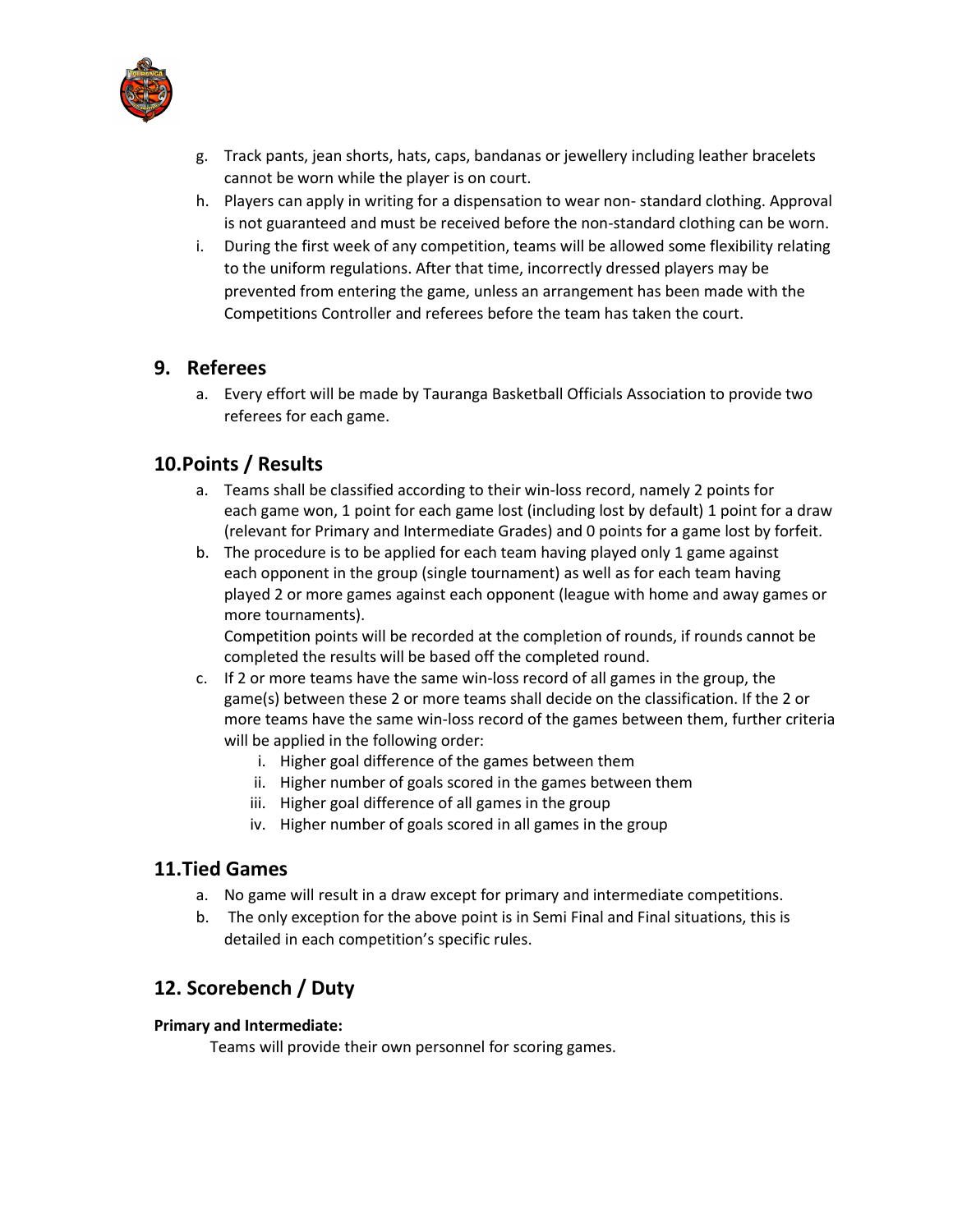

#### **13.Defaults**

Defaults are disruptive to the competition, in the case where there is no option but to default, the team contact must contact Tauranga City Basketball Office as soon as possible. That game will be awarded to the opponents and the score shall be twenty to zero  $(20 - 0)$  as outlined in Art 20, Penalty 20.2.1 of the FIBA rule book. Non notification of defaults – one weeks' notice needed, 1st strike 20 – 0 loss, 2nd strike loss of two competition points and a \$50 fine, 3rd strike removal from league and a \$50 fine.

#### **14.Reschedule of games**

- a. Any special requests must be submitted with the competition administrator, or prior to the season starting, at this time as no changes to the draw will be permitted (e.g. advise availability for late / early games or duty or games).
- b. If a team cannot meet a scheduled game it may arrange for the game to take place at an alternative time and venue with the approval of the opposing team and Tauranga City Basketball Competitions administrator.
- c. Arrangements must be made at least 72 hours before the scheduled game.
- d. All costs will be paid by the forfeiting team and no fine will apply.
- e. The Tauranga City Basketball Competitions Administrator will not unreasonably withhold permission but the game must be played within 6 days of the scheduled game.
- f. It should be noted that this may not be possible when the competitions enter the playoff phase.

#### **15.Disputes / incidents and Disciplinary Procedures.**

- a. Any disputes/incidents must be referred immediately to the Tauranga City Basketball Venue Controllers in writing; incident report forms will be available at the control desk and with the venue controllers. They need to be filled out by each team, the referees and spectators if necessary. The Tauranga City Basketball Judiciary will handle disputes and may call a meeting of all involved if deemed necessary
- b. Disqualifying fouls or ejections have an automatic two game suspension
- c. Tauranga City Basketball has adopted Basketball New Zealand's Judicial Procedures which also contains recommended penalties for offences that occurred before, during or after a game. They are the guidelines that the Judiciary will use. Appendix six
- d. The outcomes from any disciplinary hearing may be published.

#### **16.Disputes Resolution**

- a. In the case of a serious incident or dispute a report should be recorded on the back of the score sheet or on a separate document outlining all relevant details and signed and dated and then given to the Venue Controller.
- b. The Basketball New Zealand Judicial Procedures will be used to process the incident or dispute.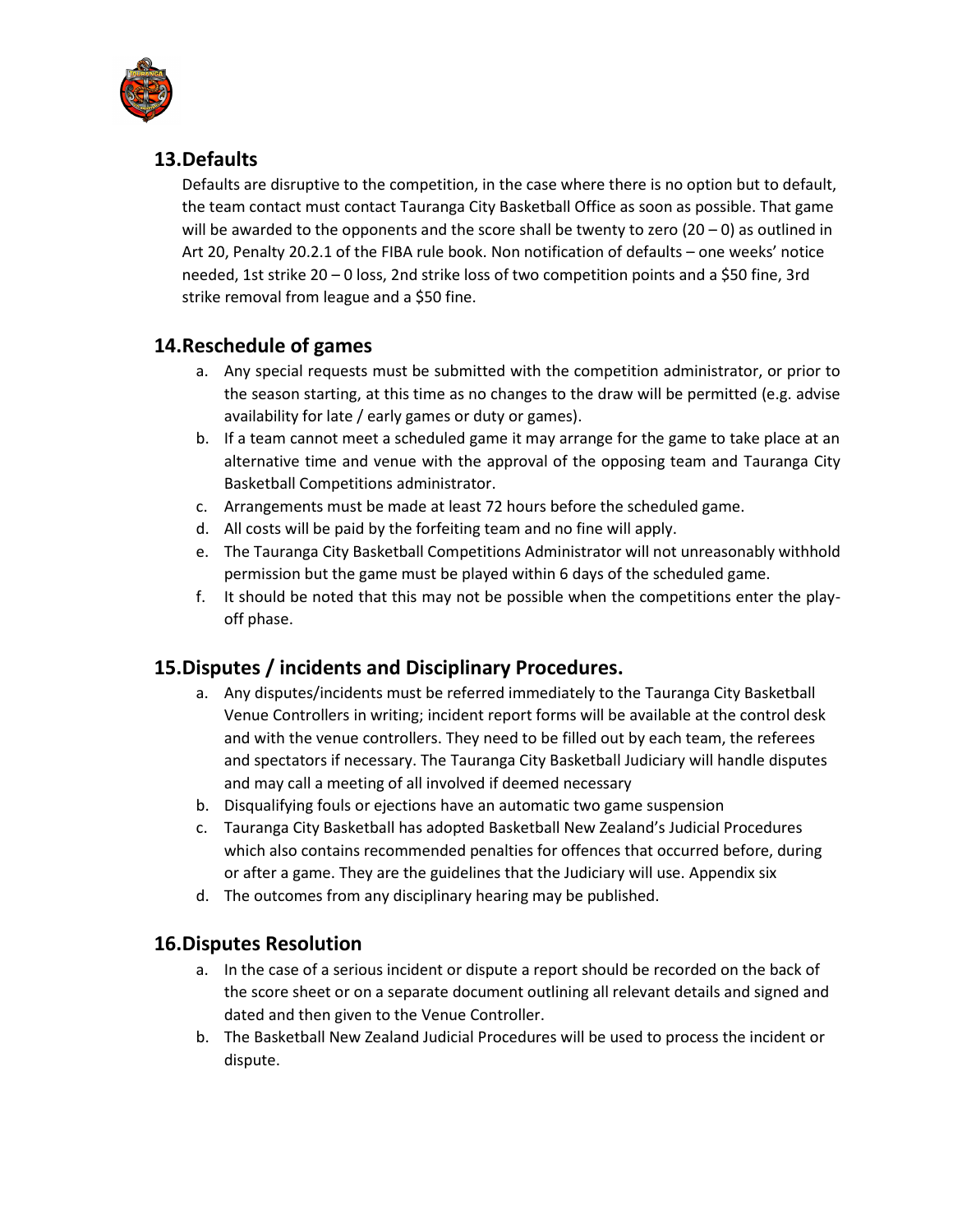

**18.Tauranga City Basketball Competitions Health & Safety Hazard Plan** 

<https://taurangacitybasketball.co.nz/about-us-2/formal-documents>

# **2020 PRIMARY LEAGUE RULES**

# **Mouth Guards are Compulsory in Yr 3&4, Yr 5&6 and Yr 7&8 Competitions.**

#### **It is recommended that all players get on the court in each period of play.**

**Each team is to provide at least one person to do score bench duty for each game (to score own game).**

**All score sheets are to be filled in 10 minutes before the game. Teams must be ready to take the court as soon as the previous game has finished.**

**Team benches – Team A sits to the left and Team B to the right (as you look out from the score bench).** 

**ONLY Coaches, managers and players are able to sit on team benches.** 

**Spectators are to sit or stand behind barriers.**

**Players must be in the correct school year to play in this league.**

**TEAMS TO PLAY MAN-TO-MAN DEFENCE** Man-to-man defence is a requirement by Basketball New Zealand at all levels of basketball until the U17 age group. It requires the defensive player to defend a player in the attacking team. A player is deemed to be playing zone when they take up a position on the court and play defence on any player who comes into that part of the court. Around the key hole a player must be seen to react the movements of the attacking player, although they are allowed to come off their player if they are on the weakside (side away from the ball), to be in a position to help out if a player on the strongside (ball side) of the key is beaten by their attacking player. They can on occasions switch players however they must still be seen to be moving about with a player from the opposition team and not standing in one area taking on all players. Any problems with this concept can be taken up with floor controllers at the control desk and someone will come and watch the game. Coaches found playing zone defence will be given a warning by the floor controller / referee coordinator. If the team continues to play zone, they will be given a technical foul.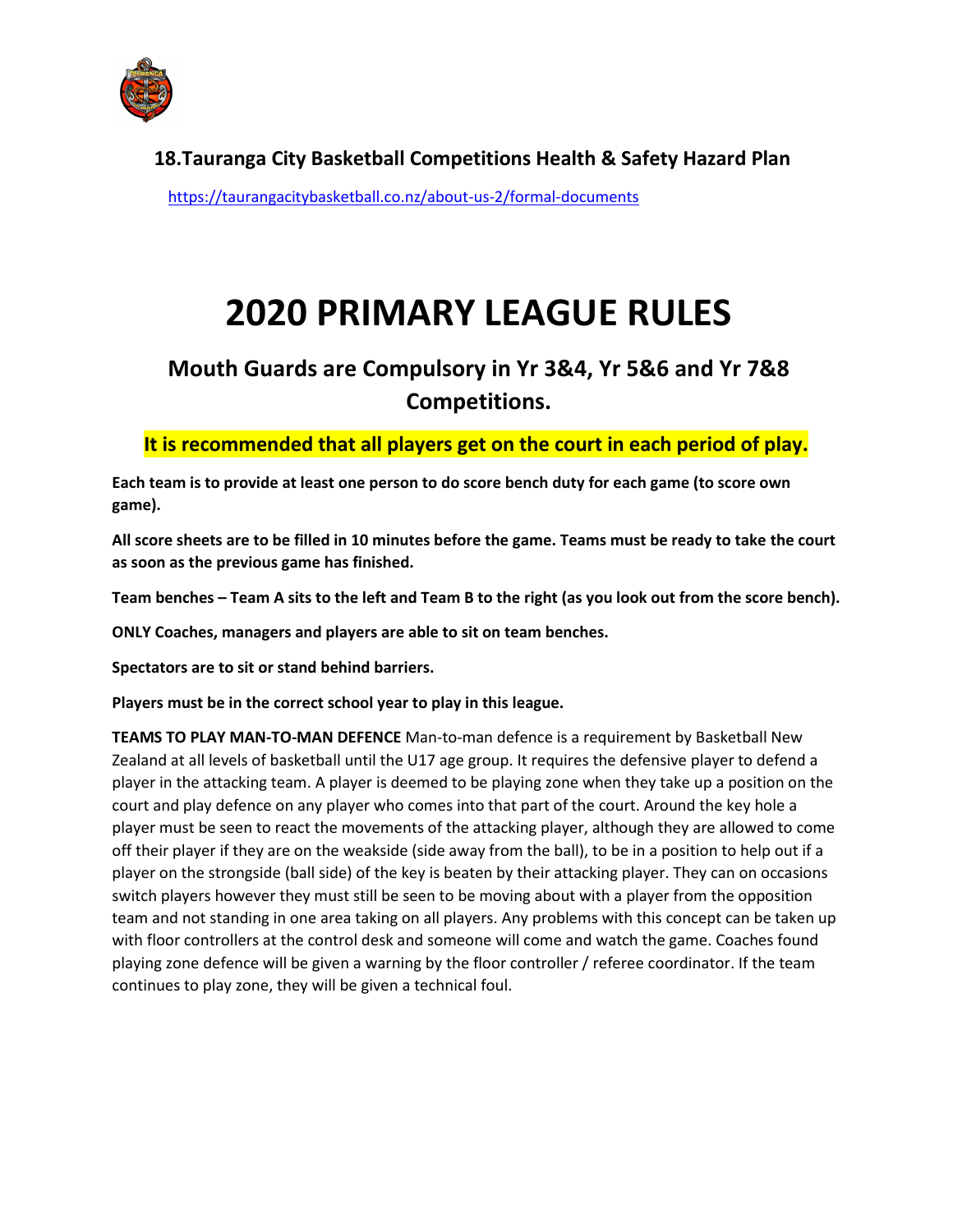

# **Little League:**

**This league is about participation and enjoyment of the game. It is expected that all players have fun while learning the fundamentals of dribbling, passing and shooting in a game situation. All players need to feel that they are contributing to the game in a safe, encouraging and positive environment. With that in mind it is expected that the coach or parent from each team are on the court assisting the players to learn.**

- A size 5 ball will be used.
- The hoop is 7ft, the lowest height. The game is played on half a basketball court.
- Game time is 22 minutes straight game.
- There are 4 players per team on the court at any one time. A maximum of 6 on a team is ideal.
- One coach/parent per team serves as the referee, this is to assist all players, not just their own team. Whilst on the court they coach and referee the game as it goes along encouraging players to pass to their team mates, helping all players feel part of the game.
- 2 points for all baskets.
- Games begin with a jump ball at the foul line.
- Rolling subs. A player can sub another player at any time of the game.
- Man to man defence, players must play defence on one player.
- The ball **CANNOT** be taken from a stationary player. The ball can only be taken on the dribble as long as no contact occurs. One player can defend another player who is shooting the ball but they must stand with their arms straight up and down.
- After 3 dribbles a player must pass the ball, this is to encourage team play.
- When the ball changes possession the ball must be dribbled or passed back over the 3point line before the team is allowed to try and score a basket.
- After a basket is scored the opposition take the ball back to the 3-point line and passed or dribbled in.
- At the end of the game, all players from both teams line up and attempt a free shot from in front of the basket. Each successful shot to be a point added to the team's total points. This is to give every player an opportunity to score a point for their team.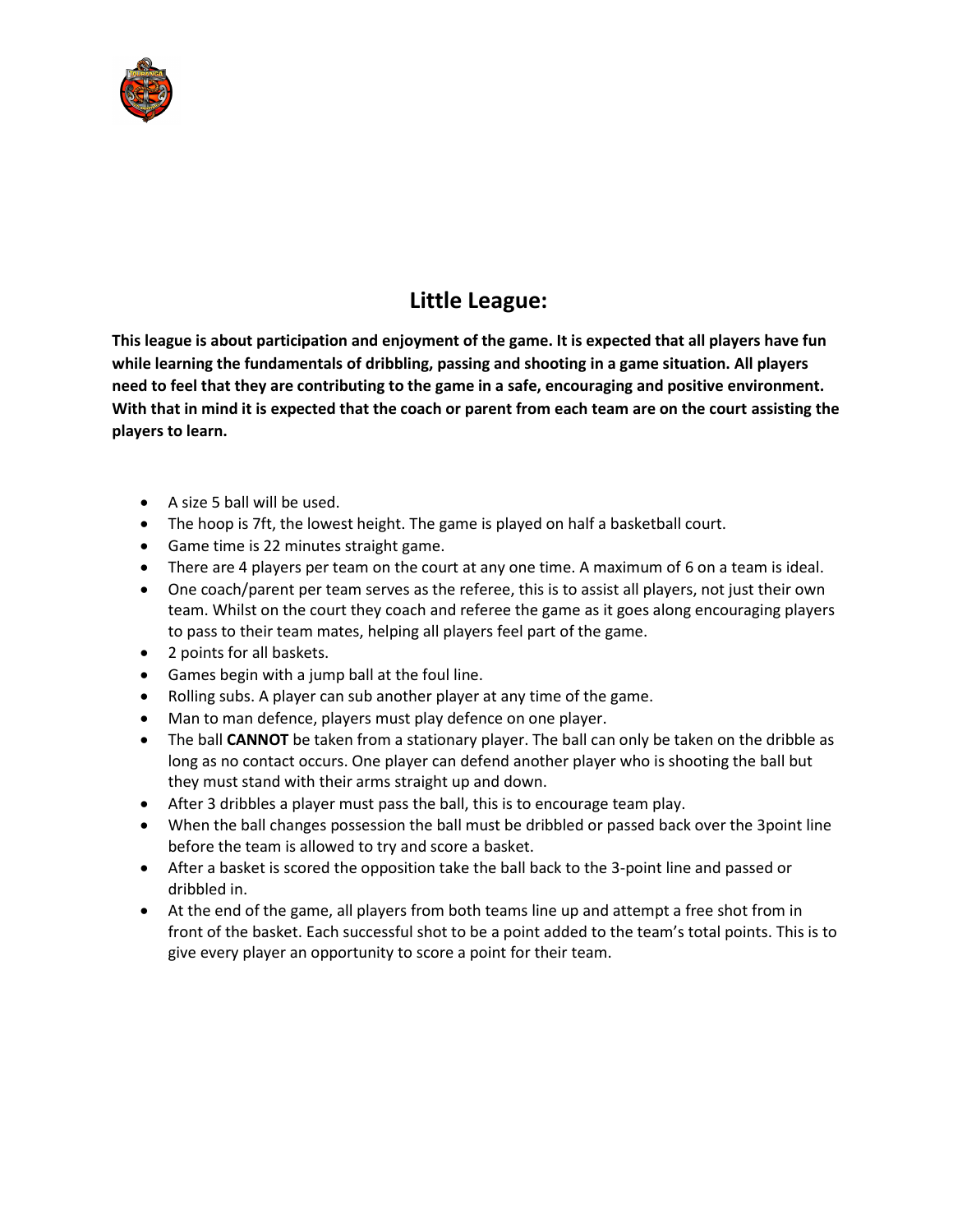

## **YEAR 3 & 4:**

**This league is about the young players developing their skills in a safe, encouraging and positive environment.** 

- A size 5 ball will be used.
- The hoop is 8ft 5.
- 2x 12-minute halves. There will be a 5-minute warm-up providing the game before has not gone to overtime, 1-minute at half time.
- 2 points for all baskets, no 3 pointers or foul shots.
- No timeouts.
- Games begin with a jump ball, the possession arrow rule will apply on further possessions, when a jump ball occurs.
- When a team has a lead of 20 points the Mercy Rule will be applied *Teams on defence MUST retire to halfway on a made basket and when a ball is inbounded from backcourt i.e. baseline and sideline.*
- Fouls called will result in a player being substituted immediately. If a team only has five players and a foul is called, then that player will still need to be substituted and can return on the next inbound of the ball.

When a team gets to 6 team fouls in a half, every foul after that will result in 1 point to the opposition. The team of the player that was fouled, also gets the ball back.

- 3-seconds, players on offence (attacking the basket) may not stand in the keyhole for more than 3 seconds when their team is in possession of the ball.
- Teams must play
- Substitutions are to be made on the referee's whistle, from sideline or baseline, not after a basket. No subs are to be made in the last two minutes of the 2<sup>nd</sup> half.
- Once the ball is in the front court it may not be passed back over the centerline by the team in control.
- In the event of a draw, in semifinals and finals, teams will play 2 minutes of extra time.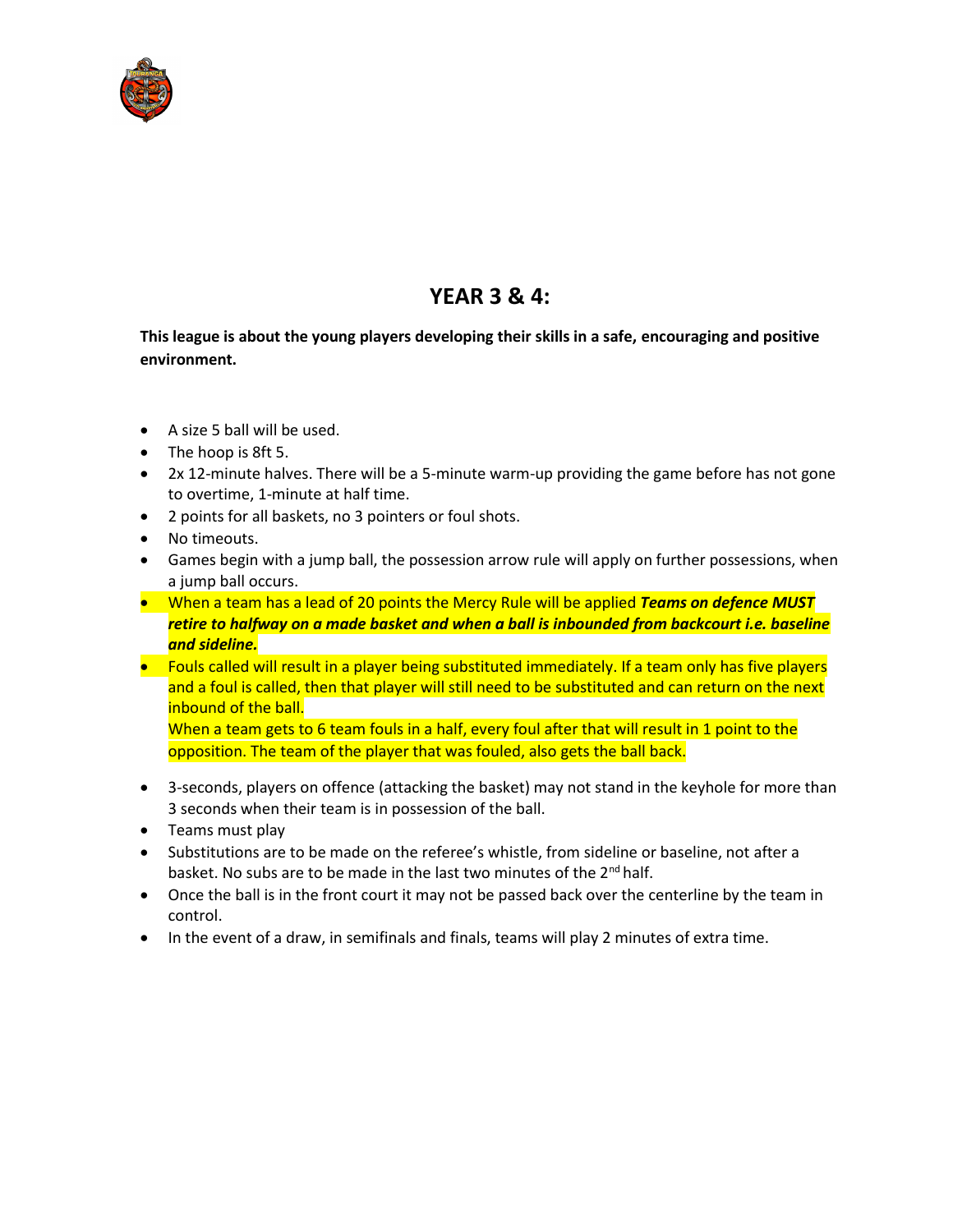

# **YEAR 5&6:**

#### **This league is about the young players developing their skills in a safe, encouraging and positive environment.**

- A size 6 ball will be used for the Year 5&6 grade. If there is a Girls Grade a size 5 ball will be used.
- 2 points for all baskets, no 3 pointers or foul shots.
- 4x 10-minute running clock quarters, 6-minute warm-up providing the game before has not gone into overtime. 2-minutes at halftime, 1-minute quarter times.
- No timeouts.
- Games begin with a jump ball, the possession arrow rule will apply on further possessions, when a jump ball occurs.
- When a team has a lead of 20 points the Mercy Rule will be applied *Teams on defence MUST retire to halfway on a made basket and when a ball is inbounded from backcourt i.e. baseline and sideline.*
- Fouls are to be called; any player who commits a foul will have it recorded against their number (name) on the score sheet. Any player who receive 5 fouls will be required to leave the game (cannot return).

When a team gets to 4 team fouls in a quarter, every foul after that will result in 1 point to the opposition. The team of the player that was fouled, also gets the ball back, with the exception of a foul whilst shooting and the basket is made.

- 3-seconds, players on offence (attacking the basket) may not stand in the keyhole for more than 3 seconds when their team is in possession of the ball.
- Substitutions are to be made on the referee's whistle, from sideline or baseline, not after a basket. No subs are to be made in the last two minutes of the last quarter.
- Once the ball is in the front court it may not be passed back over the centerline by the team in control.
- In the event of a draw, in semifinals and finals, teams will play 2 minutes of extra time.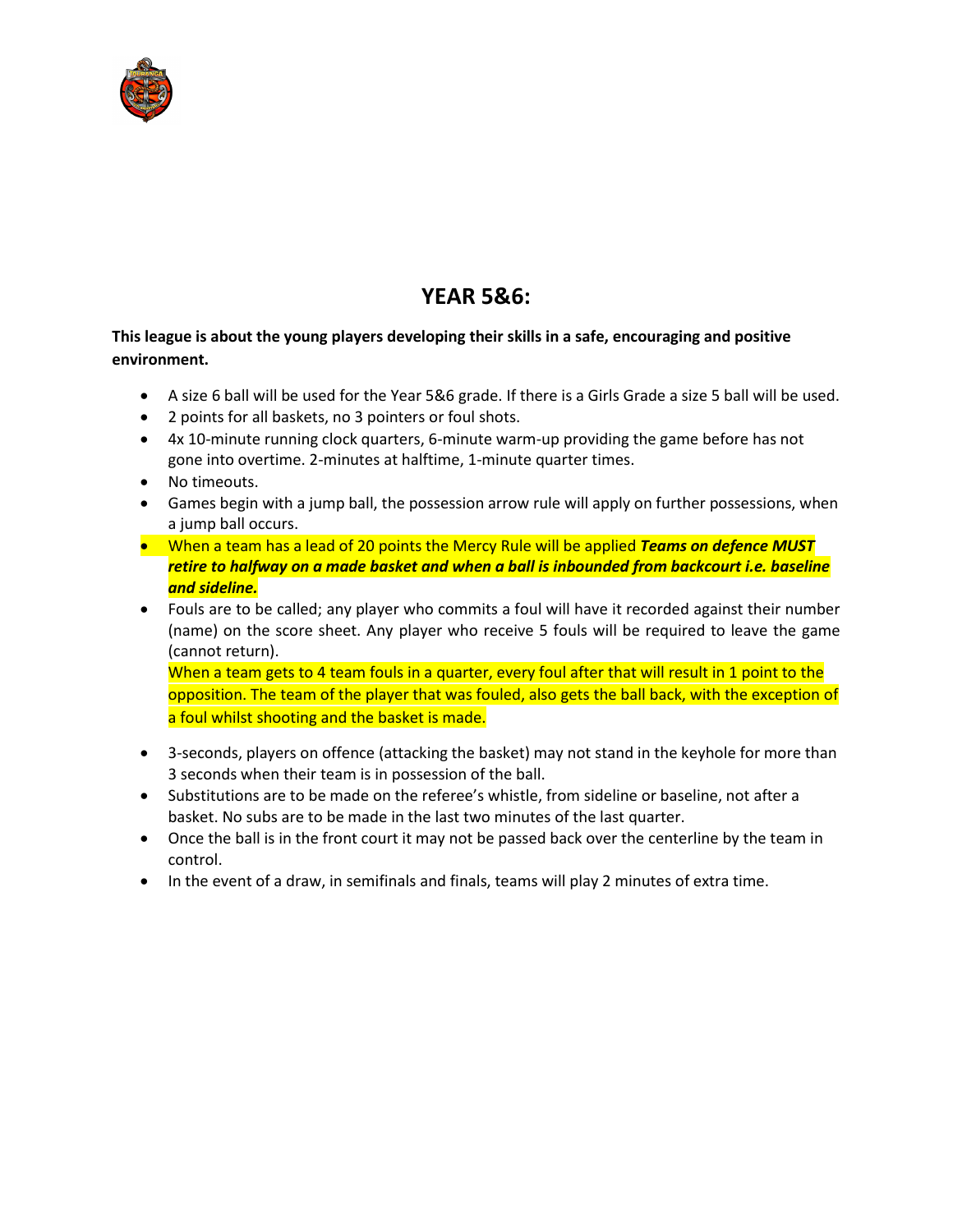

# **YEAR 7&8:**

**This league is about the young players developing their skills in a safe, encouraging and positive environment.** 

**Players eligible for this league must attend the school they are playing for and must be the correct school age. Where a school does not have a team, players may seek written dispensation from Tauranga City Basketball.**

- A size 6 ball will be used for the Year 7&8 Boys grade and a size 5 ball will be used for the Year 7&8 Girls Grade
- 2 points for all field goals, free throws one point, three pointers three points.
- 4x 10-minute running clock quarters, 6-minute warm-up providing the game before has not gone into overtime. 2-minutes at halftime, 1-minute quarter times.
- 1 x 30 second time out allowed per quarter. No time out in the last 3 minutes of the game. The clock will not stop for time outs.
- Games begin with a jump ball, the possession arrow rule will apply on further possessions, when a jump ball occurs.
- When a team has a lead of 20 points the Mercy Rule will be applied *Teams on defence MUST retire to halfway on a made basket and when a ball is inbounded from backcourt i.e. baseline and sideline.*
- Fouls are to be called; any player who commits a foul will have it recorded against their number (name) on the score sheet. Any player who receive 5 fouls will be required to leave the game (cannot return).

When a team gets to 4 team fouls in a quarter, every foul after that will result in foul shots to the opposition.

- 3-seconds, players on offence (attacking the basket) may not stand in the keyhole for more than 3 seconds when their team is in possession of the ball.
- 5-seconds, a player may only hold the ball for 5 seconds.
- In the Yr 7&8 A Grade, the 24 second shot clock will be introduced.
- Substitutions are to be made on the referee's whistle, from sideline or baseline, not after a basket. No subs are to be made in the last two minutes of the last quarter.
- Once the ball is in the front court it may not be passed back over the centerline by the team in control.
- In the event of a draw, in semifinals and finals, teams will play 2 minutes of extra time.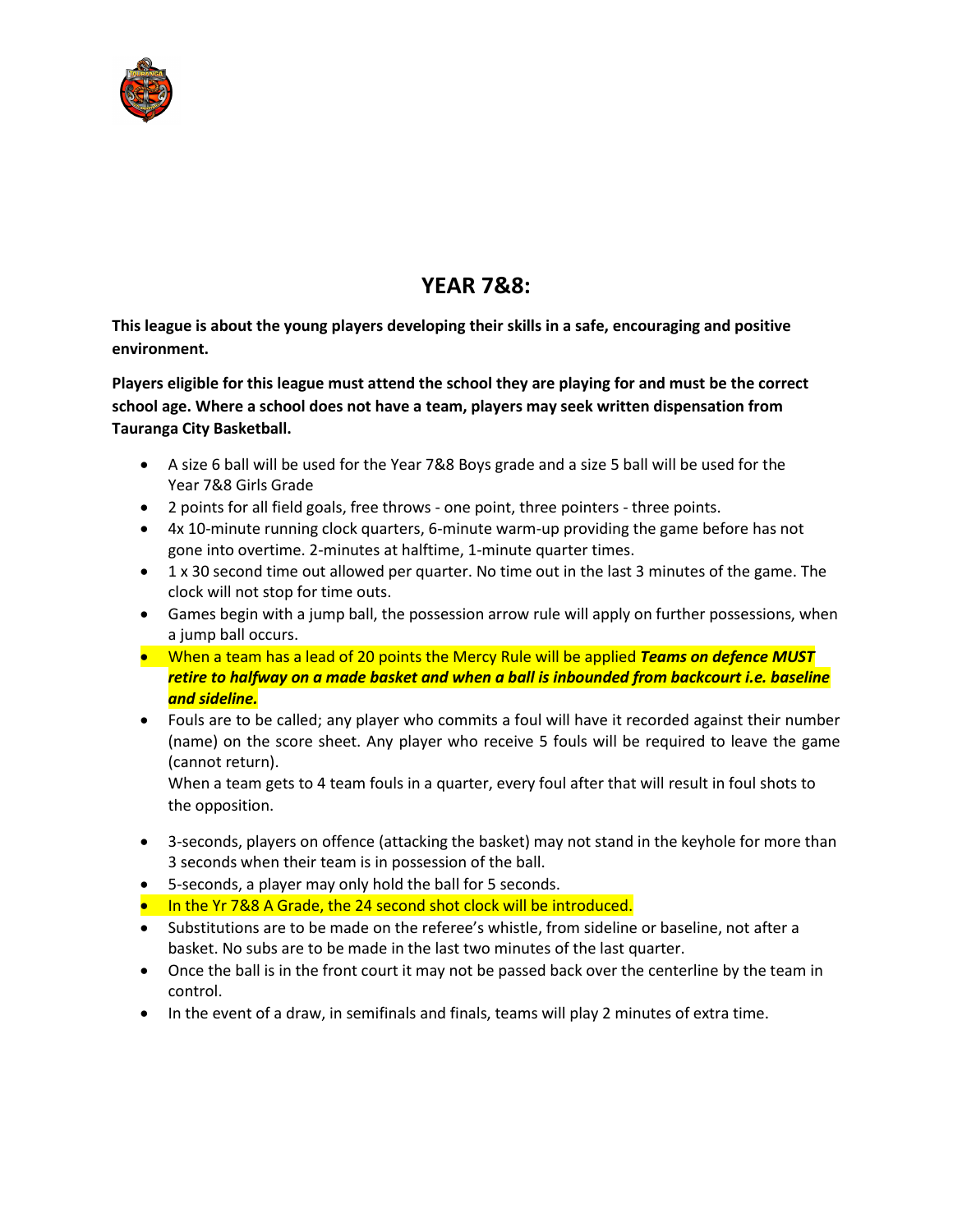

# **COACH BEHAVIOUR**

#### **CODE OF CONDUCT**

To participate as a coach in Tauranga City Basketball competitions, coaches are required to read and acknowledge agreement to the following Code of Conduct / rules of Tauranga City Basketball Association.

- Coaches shall at all times conduct themselves in a manner that reflects the spirit of fair play and sporting behaviour.
- They shall encourage positive communications between themselves and players, referees, administrators and the general public.
- Coaches shall conduct themselves in manner that reinforces their place as a leader and role models for their players and encourage sportsmanship by showing respect and by demonstrating positive support for all players, opposition coaches, officials and spectators at every game.
- Observe the letter and intent of the rules and regulations of basketball, and of the particular game, tournaments or competitions in which they are participating in, and insist that the players and teams under their direction do likewise.
- Remember that they have undertaken the responsibility of assisting their player to acquire the the necessary knowledge and skills of basketball to achieve their potential, as well as promoting desirable traits in them. As youth coaches, remember that the game is for the players/children and not adults.
- Coaches shall accept refereeing decisions with good grace:
	- On-court approaches to referees shall be done by the on-court captain only and in accordance with the provisions of the FIBA Official Basketball Rules.
	- Coaches are to approach referees in a courteous and reasonable manner.
	- In matches involving Junior Referees, approaches can only be made to the Senior Referee, Referee Coordinator or Floor Controller.
- Coaches should refrain from:
	- Continually questioning decisions.
	- Dissenting from decisions, whether by words or body language.
	- Making gestures by waving arms, indecent body language, facial expressions, and other similar actions
	- Using rude, offensive, and/or threatening language.
- Head Coaches shall not encroach onto the playing floor during the course of a game (other than as authorised by the FIBA Official Basketball Rules) or move out of the coach's box while the game is in progress.
- Given that assistant coaches must normally remain seated on the team bench, assistant coaches shall not assume actions or positions reserved for head coaches.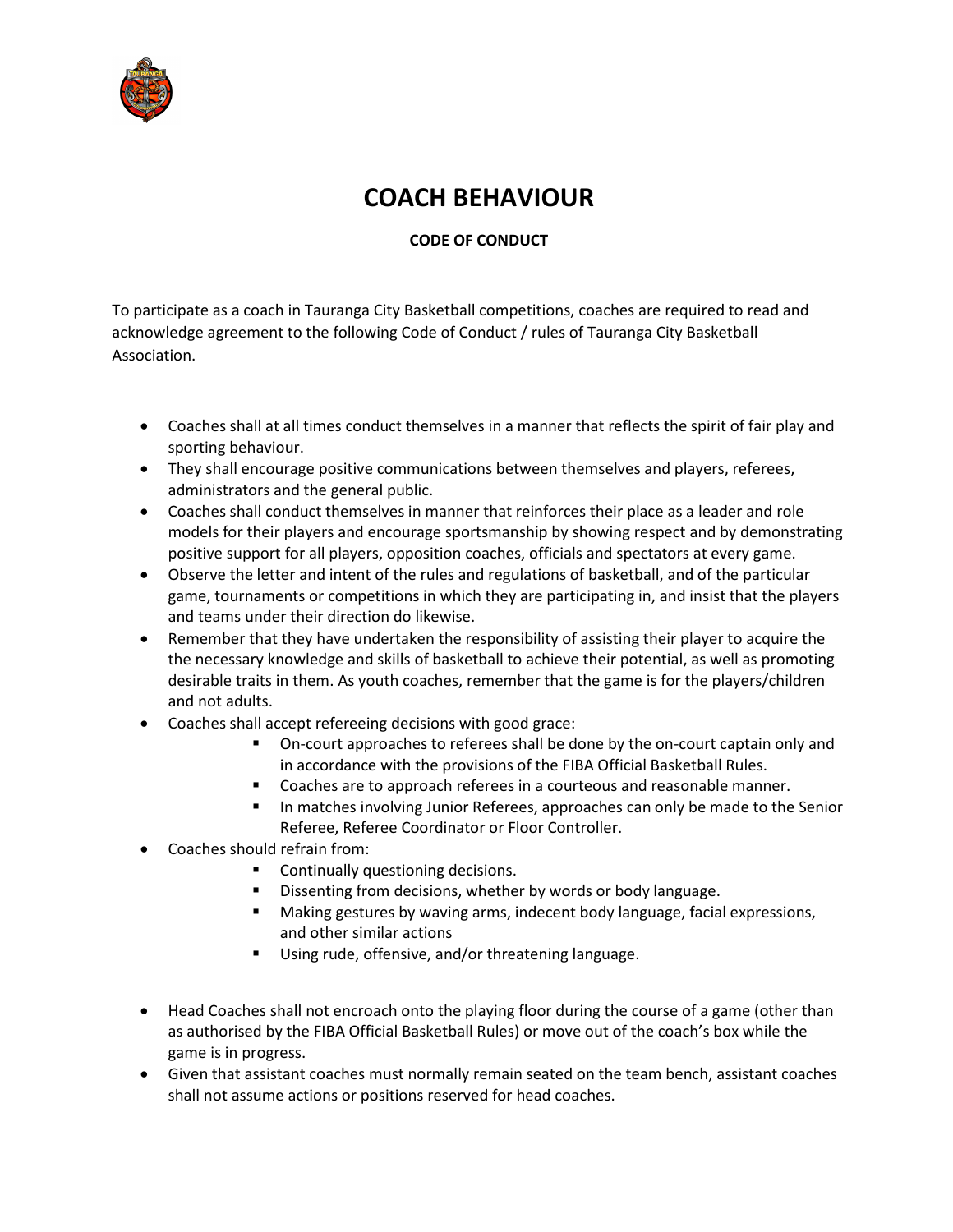

## **PLAYER BEHAVIOUR**

#### **CODE OF CONDUCT**

Players shall conduct themselves in a manner which brings credit to themselves and the game and shall:

- Play according to the letter and intent of the rules and regulations of basketball and of the particular game, tournament, or league in which they are participating.
- Play in a spirit of competitive sportsmanship accepting the official's decision without dissent.
- Control their behaviour on and off the court and refrain from any violet or abusive actions and language.
- Co-operate fully with their coach and team mates remembering that they are participating in a team sport.
- Respect their opponents and not participate in any baiting, verbal abuse, or intimidating activities. (f)
- Be humble in victory and gracious in defeat.
- Players shall accept refereeing with good grace:
	- Approaches to referees shall be by the (court) captain and/or head coach only and in accordance with the provisions of the FIBA Official Basketball Rules.
	- Court captains (and coaches) are to approach referees in a courteous and reasonable manner. In matches involving Junior Referees, approaches can only be made to the Senior Referee, Referee Coordinator or Floor Controller Players shall refrain from:
	- Continually following officials to question decisions.
	- Dissenting from decisions, either with words or body language.
	- Making gestures with waves of arms, indecent body language, facial expressions and other similar actions of dissent.
	- "mouthing off" when officials turn their backs or the player turns away from the official.
	- Using rude, offensive and/or threatening language.